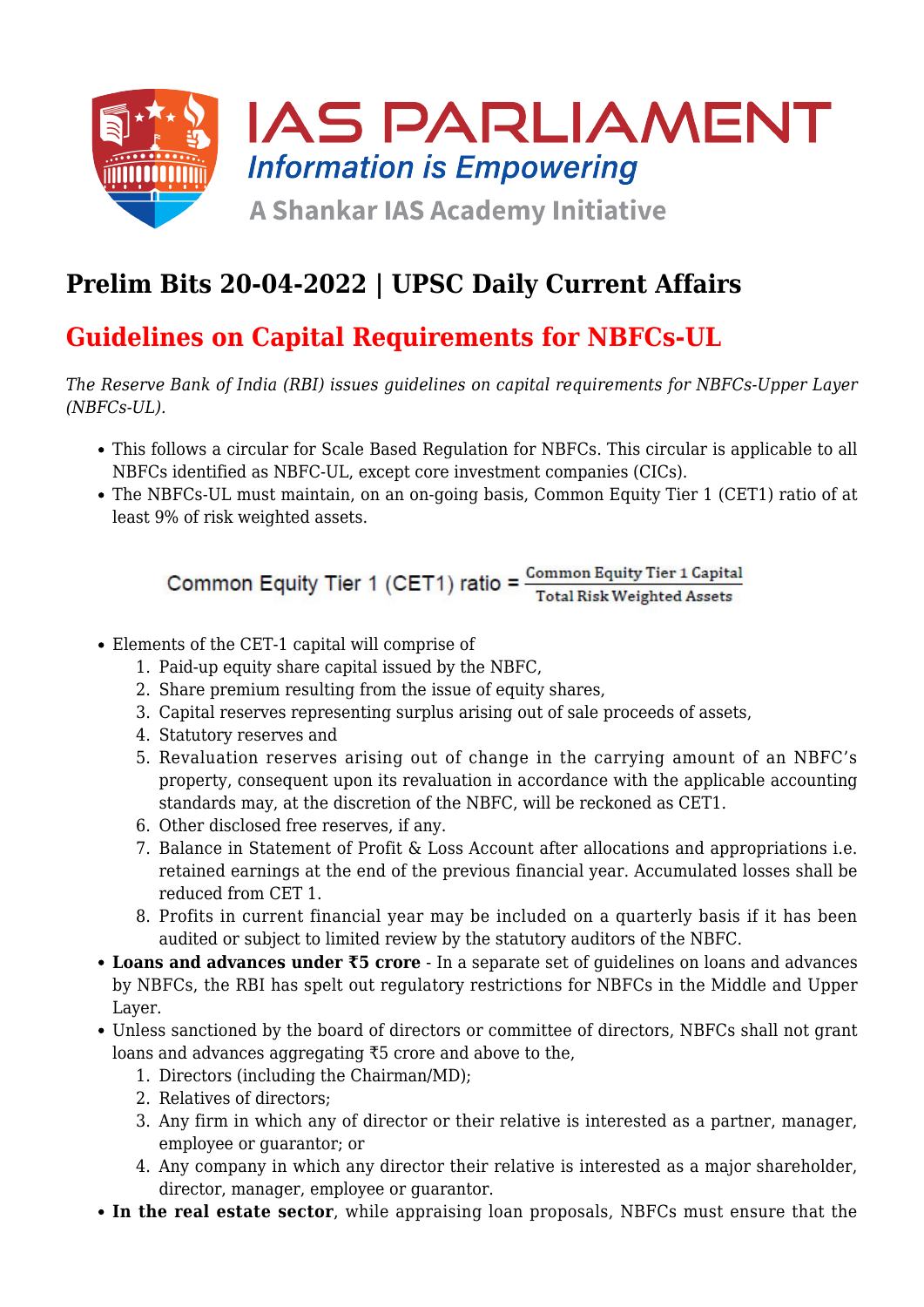borrowers have obtained prior permission for the project from government, local government/ other statutory authorities.

- To ensure that the loan approval process is not hampered on account of this,
	- 1. The proposals may be sanctioned in normal course,
	- 2. But the disbursements shall be made only after the borrower has obtained requisite clearances from the government or other statutory authorities.

### **Reference**

- 1. [https://www.thehindubusinessline.com/money-and-banking/rbi-issues-guidelines-on-capital-req](https://www.thehindubusinessline.com/money-and-banking/rbi-issues-guidelines-on-capital-requirements-for-nbfcs-ul/article65335919.ece) [uirements-for-nbfcs-ul/article65335919.ece](https://www.thehindubusinessline.com/money-and-banking/rbi-issues-guidelines-on-capital-requirements-for-nbfcs-ul/article65335919.ece)
- 2. <https://www.rbi.org.in/scripts/NotificationUser.aspx?Id=12296&Mode=0>

# **Kongu Chola-era Hero Stones**

*Archaeological enthusiasts have recently discovered three hero stones likely from the 11th or 12th Century CE, during the rule of Kongu Cholas, at Annur in Coimbatore district of Tamil Nadu.*

Of the three hero stones, one is a 'Thalaibali sirpam'. The hero is depicted as sacrificing himself with two swords as part of a ritual.

- In Tamil Nadu, hero stones are **memorials** erected for those who lost their lives in the battles and in cattle raids.
- As cattle were an important source of wealth, raiding cattle owned by adjoining tribes and clans was common practice in a pastoral society.
- During the **Sangam Age**, the Mullai landscape followed the pastoral way of life.
- Tradition of hero stones might have begun in the Iron Age or even before.
- **Sangam literature** describes such hero stones as objects of worship.
- Tholkappiyam describes the procedures for erecting hero stones.
- Hero stones of the Sangam Age were found with Tamil-Brahmi inscriptions. Those of the Sangam Age discovered till now do not have images or sculptures.
- Hero stones of the post-Sangam Age and the Pallava period occur in large numbers in pastoral regions. These hero stones have inscriptions and the images of warriors and names of heroes.

### **Kongu Cholas**

- There is a hypothesis that the Kongu Cholas were the descendants of Kandaraditya (950-947 A.D.) the son of Parintaka Chola I of the **Imperial Chola line**.
- The identification of Kandaraditya with Kokkandan of the Rajakisari Peruvali inscription is the mainstay of this hypothesis.
- The first Kongu Chola ruler was Vira Chola 1 (942-980 A.D.).

### **Reference**

- 1. [https://www.thehindu.com/todays-paper/tp-national/tp-tamilnadu/kongu-chola-era-hero-stones](https://www.thehindu.com/todays-paper/tp-national/tp-tamilnadu/kongu-chola-era-hero-stones-discovered/article65337167.ece)[discovered/article65337167.ece](https://www.thehindu.com/todays-paper/tp-national/tp-tamilnadu/kongu-chola-era-hero-stones-discovered/article65337167.ece)
- 2. https://drive.google.com/file/d/1-mTz6XOSpiOXEDvzTkOOL0n9z7ZYp5NR/view
- 3. <https://shodhganga.inflibnet.ac.in/handle/10603/102389>
- 4. [https://shodhganga.inflibnet.ac.in/bitstream/10603/102389/9/09\\_introduction.pdf](https://shodhganga.inflibnet.ac.in/bitstream/10603/102389/9/09_introduction.pdf)
- 5. [https://shodhganga.inflibnet.ac.in/bitstream/10603/102389/11/11\\_chapter%202.pdf](https://shodhganga.inflibnet.ac.in/bitstream/10603/102389/11/11_chapter%202.pdf)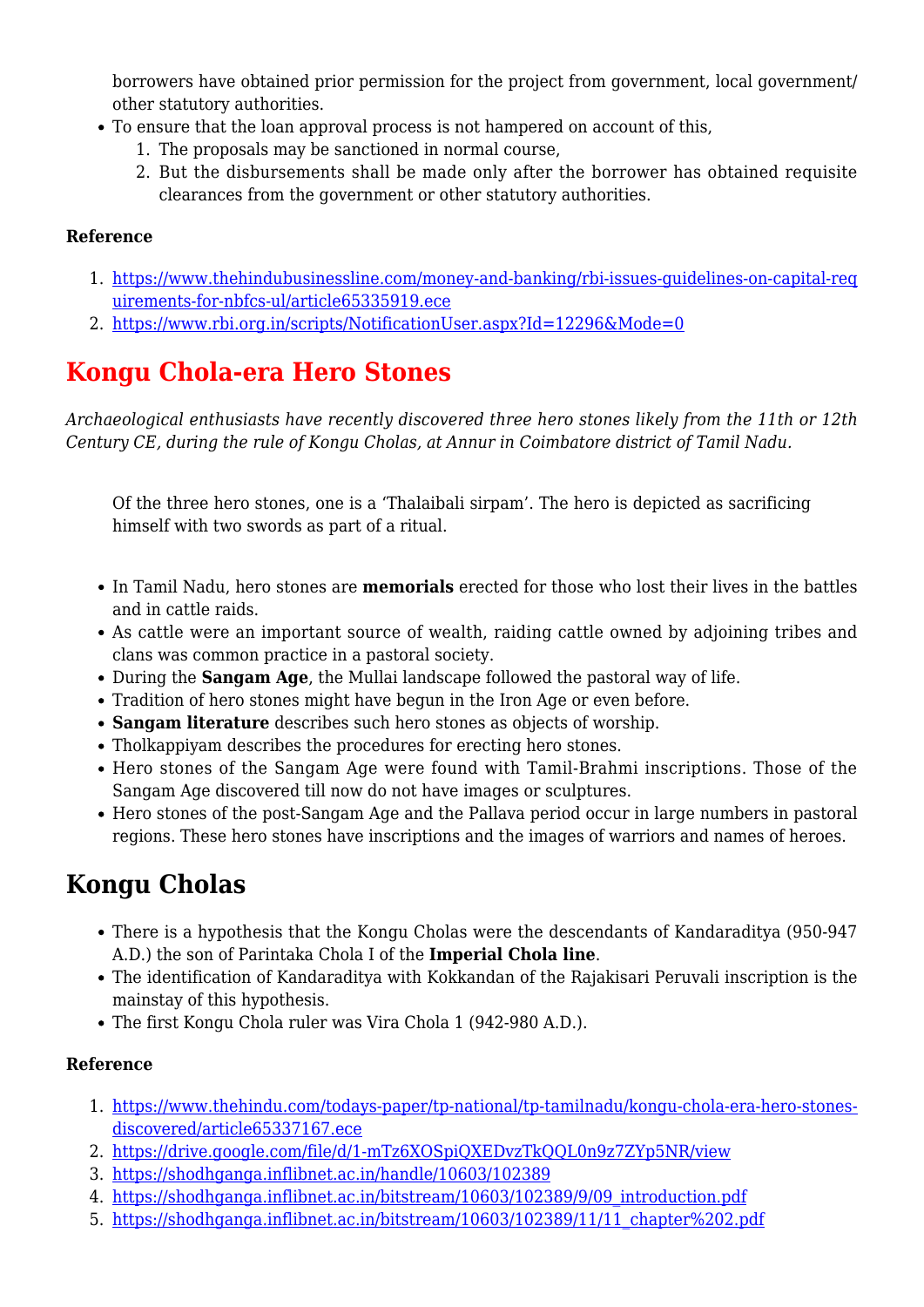# **Health Star Rating**

*Over 40 global experts in a letter to Union Health Minister has claimed that the "Health Star Rating" system failed to alter buyer behaviour, while arguing that "warning labels" have been most effective in many countries.*

- The Food Safety Standards Authority of India (FSSAI) has adopted by the "Health Star Rating" system for **packaged foods and beverages**.
- The decision was based on the recommendations of a study by the IIM Ahmedabad the FSSAI had commissioned in September 2021.
- This **5-star** rating system plans to adopt in order to help consumers reduce their intake of unhealthy foods is "**not evidence-based**".
- It gives a product **1/2 a star to 5 stars**, in its draft regulations for front of package labelling (FOPL).
- The food regulator has **exempted milk and dairy products** from the proposed FoPL.
- The FSSAI has decided **4-year voluntary** implementation of FoPL from 2023 and a transition period of 4 years for making it mandatory.
- At present, countries such as the UK, Chile, Mexico, New Zealand, and Australia have FoPL.

### **Reference**

- 1. [https://www.thehindu.com/todays-paper/tp-national/star-rating-for-packaged-food-unlikely-to-h](https://www.thehindu.com/todays-paper/tp-national/star-rating-for-packaged-food-unlikely-to-help-say-experts/article65336930.ece) [elp-say-experts/article65336930.ece](https://www.thehindu.com/todays-paper/tp-national/star-rating-for-packaged-food-unlikely-to-help-say-experts/article65336930.ece)
- 2. [https://economictimes.indiatimes.com/industry/cons-products/fmcg/fssais-new-star-rating-syste](https://economictimes.indiatimes.com/industry/cons-products/fmcg/fssais-new-star-rating-system-for-packaged-food-faces-a-revolt/articleshow/90788726.cms) [m-for-packaged-food-faces-a-revolt/articleshow/90788726.cms](https://economictimes.indiatimes.com/industry/cons-products/fmcg/fssais-new-star-rating-system-for-packaged-food-faces-a-revolt/articleshow/90788726.cms)
- 3. [https://timesofindia.indiatimes.com/city/ahmedabad/stars-to-show-the-way-to-healthy-food-in-in](https://timesofindia.indiatimes.com/city/ahmedabad/stars-to-show-the-way-to-healthy-food-in-india/articleshow/90482374.cms) [dia/articleshow/90482374.cms](https://timesofindia.indiatimes.com/city/ahmedabad/stars-to-show-the-way-to-healthy-food-in-india/articleshow/90482374.cms)
- 4. [https://www.livemint.com/companies/news/fssai-to-introduce-health-star-rating-for-packaged-g](https://www.livemint.com/companies/news/fssai-to-introduce-health-star-rating-for-packaged-goods-11646250552982.html) [oods-11646250552982.html](https://www.livemint.com/companies/news/fssai-to-introduce-health-star-rating-for-packaged-goods-11646250552982.html)

### **Guru Tegh Bahadur**

*Prime Minister will participate in the celebrations of the 400th Parkash Purab (birth anniversary) of Guru Tegh Bahadur at Red Fort in New Delhi.*

- Guru Tegh Bahadur is the 9<sup>th</sup> of 10 Sikh Gurus. He was also the father of the 10<sup>th</sup> Guru, Gobind Singh.
- His father gave him the title of "Tegh Bahadur", meaning "Mighty of Sword", in recognition of his bravery.
- He sacrificed his life to protect religion and human values, ideals and principles in world history.
- He was executed for supporting the religious freedom of Kashmiri Pandits on the orders of Mughal ruler Aurangzeb.
- A loyal Sikh took the Guru's body back to his home and cremated it; a Sikh shrine, **Gurdwārā Rakābgunj**, marks the spot of the cremation.

### **Reference**

- 1. <https://pib.gov.in/PressReleasePage.aspx?PRID=1818241>
- 2. [https://www.hindustantimes.com/india-news/guru-tegh-bahadur-s-birth-anniversary-modi-to-ad](https://www.hindustantimes.com/india-news/guru-tegh-bahadur-s-birth-anniversary-modi-to-address-gathering-at-red-fort-101650423500981.html) [dress-gathering-at-red-fort-101650423500981.html](https://www.hindustantimes.com/india-news/guru-tegh-bahadur-s-birth-anniversary-modi-to-address-gathering-at-red-fort-101650423500981.html)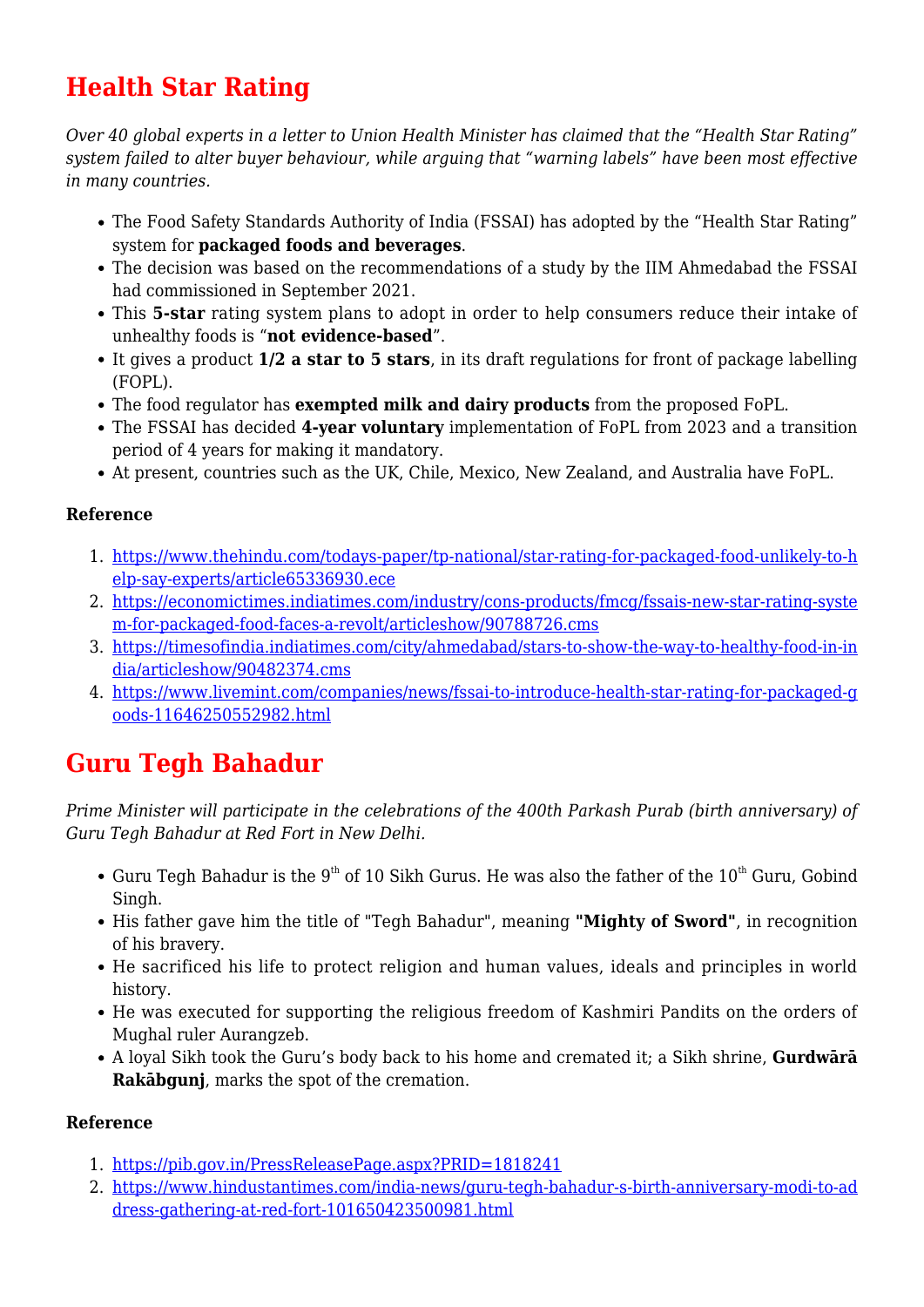- 3. <https://www.britannica.com/biography/Guru-Tegh-Bahadur>
- 4. [https://www.nitj.ac.in/index.php/nitj\\_cinfo/pages/561](https://www.nitj.ac.in/index.php/nitj_cinfo/pages/561)
- 5. <https://ncert.nic.in/ncerts/l/gess108.pdf>

# **Haemophilia**

*The World Haemophilia Day is observed on April 17 every year. This year's theme "Access for all: Partnership. Policy. Progress."*

- Hemophilia is usually an **inherited X-linked recessive bleeding disorder** in which the blood does not clot properly.
- This can lead to spontaneous bleeding as well as bleeding following injuries or surgery.
- Blood contains many proteins called clotting factors that can help to stop bleeding. People with hemophilia have low levels of either factor VIII (8) or factor IX (9).
- **Causes** Hemophilia is caused by a mutation or change, in one of the genes, that provides instructions for making the clotting factor proteins needed to form a blood clot.
- This change or mutation can prevent the clotting protein from working properly or to be missing altogether.
- These genes are located on the X chromosome.
- **Symptoms** Bleeding within joints that can lead to chronic joint disease and pain; it often affects the knees, elbows, and ankles.
- Bleeding into the skin (which is bruising) or muscle and soft tissue causing a build-up of blood in the area (called a hematoma).
- Bleeding after circumcision (surgery performed on male babies to remove the hood of skin, called the foreskin).
- Bleeding in the head and sometimes in the brain which can cause long term problems, such as seizures and paralysis.
- Death can occur if the bleeding cannot be stopped or if it occurs in a vital organ such as the brain.

| <b>Types of Hemophilia</b>           | <b>Causes</b>                                                                             |
|--------------------------------------|-------------------------------------------------------------------------------------------|
| Hemophilia A<br>(Classic Hemophilia) | Most common form of Hemophilia<br>Caused by a lack or decrease of clotting<br>factor VIII |
| Hemophilia B<br>(Christmas Disease)  | Caused by a lack or decrease of clotting<br>factor IX                                     |

- **Severity** The severity of hemophilia that a person has is determined by the amount of factor in the blood.
- The lower the amount of the factor, the more likely it is that bleeding will occur which can lead to serious health problems.
- In rare cases, a person can develop hemophilia later in life.
- The majority of cases involve middle-aged or elderly people, or young women who have recently given birth or are in the later stages of pregnancy. This condition often resolves with appropriate treatment.
- **Diagnosis** To make a diagnosis, doctors would perform certain blood tests to show if the blood is clotting properly.
- If it does not, then they would do clotting factor tests, also called factor assays, to diagnose the cause of the bleeding disorder.
- **Treatment** The best way to treat hemophilia is to replace the missing blood clotting factor so that the blood can clot properly.
- This is done by **infusing** (administering through a vein) commercially prepared factor